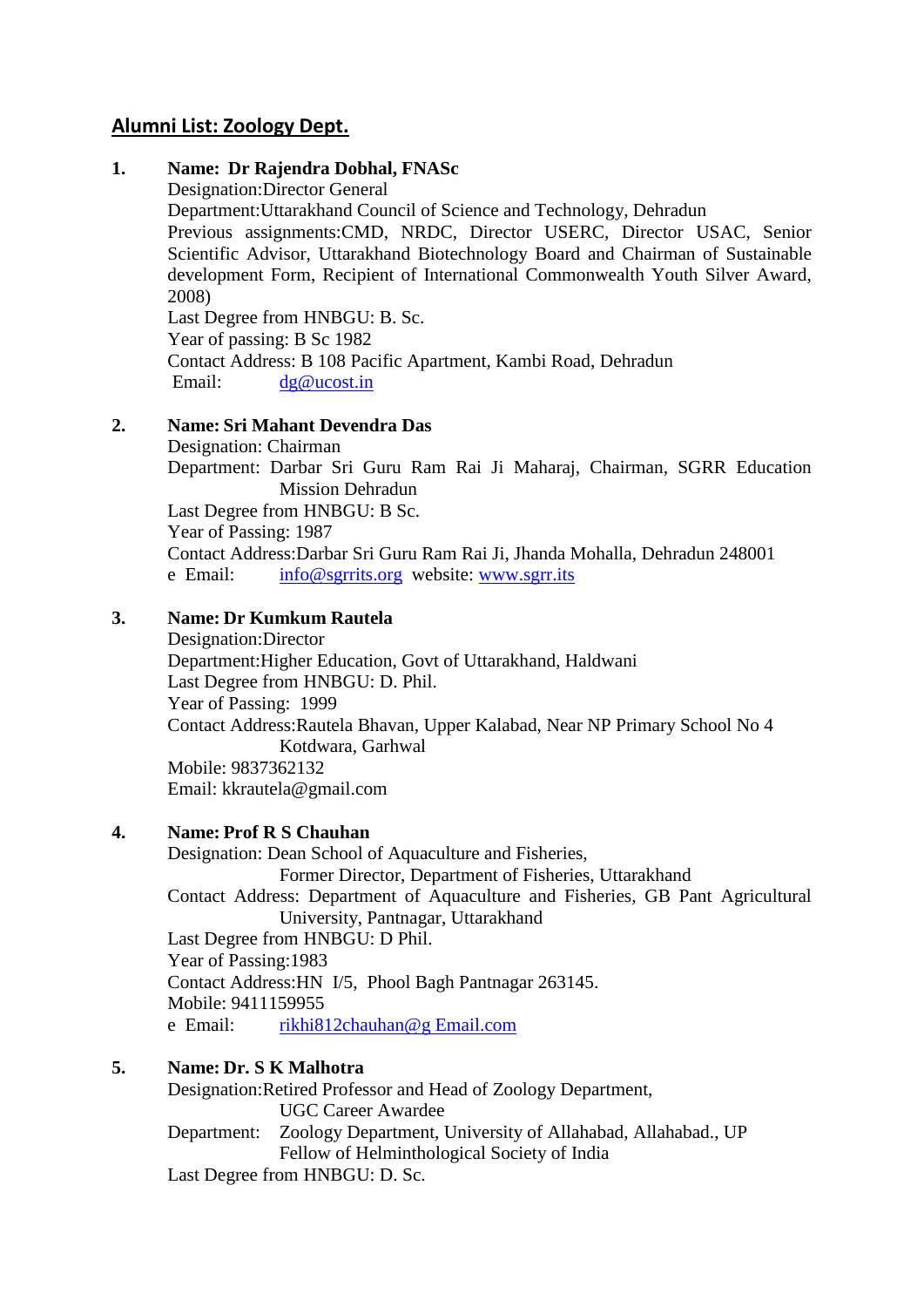Year of Award: 1986 Contact Address:Raman Ka Pura, Salem Sarai Allahabad, UP Mobile: 9889441402 Email: [sandyversity@g Email.com](mailto:sandyversity@gmail.com)

### **6. Name: Dr. Neeraj Kumar**

Designation: Associate Professor and Head of the Department Department: Zoology Department, Meerut College, Meerut., UP Last Degree from HNBGU: D Phil Year of passing: 1992 Contact Address: 3/33, Shraddhapuri Meerut, UP Mobile:9897233950 Email: [kumarn.inde@g Email.com](mailto:kumarn.inde@gmail.com)

# **7. Name: Prof. K S Negi**

Designation: Principal Department: Government PG College, Khanpur, Haridwar, Uttarakhand Last Degree from HNBGU: D Phil. Year of Award: 1999 Contact Address: Sainik colony Lane no. 1, Nakraunda road balawala Mobile: 9412907661 Email id[:ksnegi1961@rediff Email.com](mailto:ksnegi1961@rediffmail.com)

### **8. Name: Dr Ashish Thapliyal**

Designation: Professor and Head Department: Department of Biotechnology, Graphic Era University, Dehradun Last Degree from HNBGU: D. Phil. Year of Award: 2001 Contact Address:F8, Firends Enclave, Defence Colony Road, Dehradun 246001 Mobile: 9557007632 Email[:ashish.thapliyal@g Email.com](mailto:ashish.thapliyal@gmail.com)

## **9. Name: Dr. V P Balodi**

Designation: Social Activist Department: (Working for social causes for last 25 years through NGOs, PARAJ and education institutions (Paraj Institute of Medical Sciences). Last Degree from HNBGU: D Phil. Year of Award: 2001 Contact Address: Balodi Bhavan, Upper Chopra Pauri Garhwal 246001 Email: [vpbalodi@g Email.com](mailto:vpbalodi@gmail.com)

# **10. Name: Dr. Pankaj Bahuguna**

Designation: Assistant Professor Department:Department of Zoology, BD Govt PG College Jahraikhal Lansdowne. Last Degree from HNBGU: D Phil Year of Award: 2008. Contact Address: Joshi Bhavan, kandai Road, Pauri Garhwal 246001 Mobile: 8755691323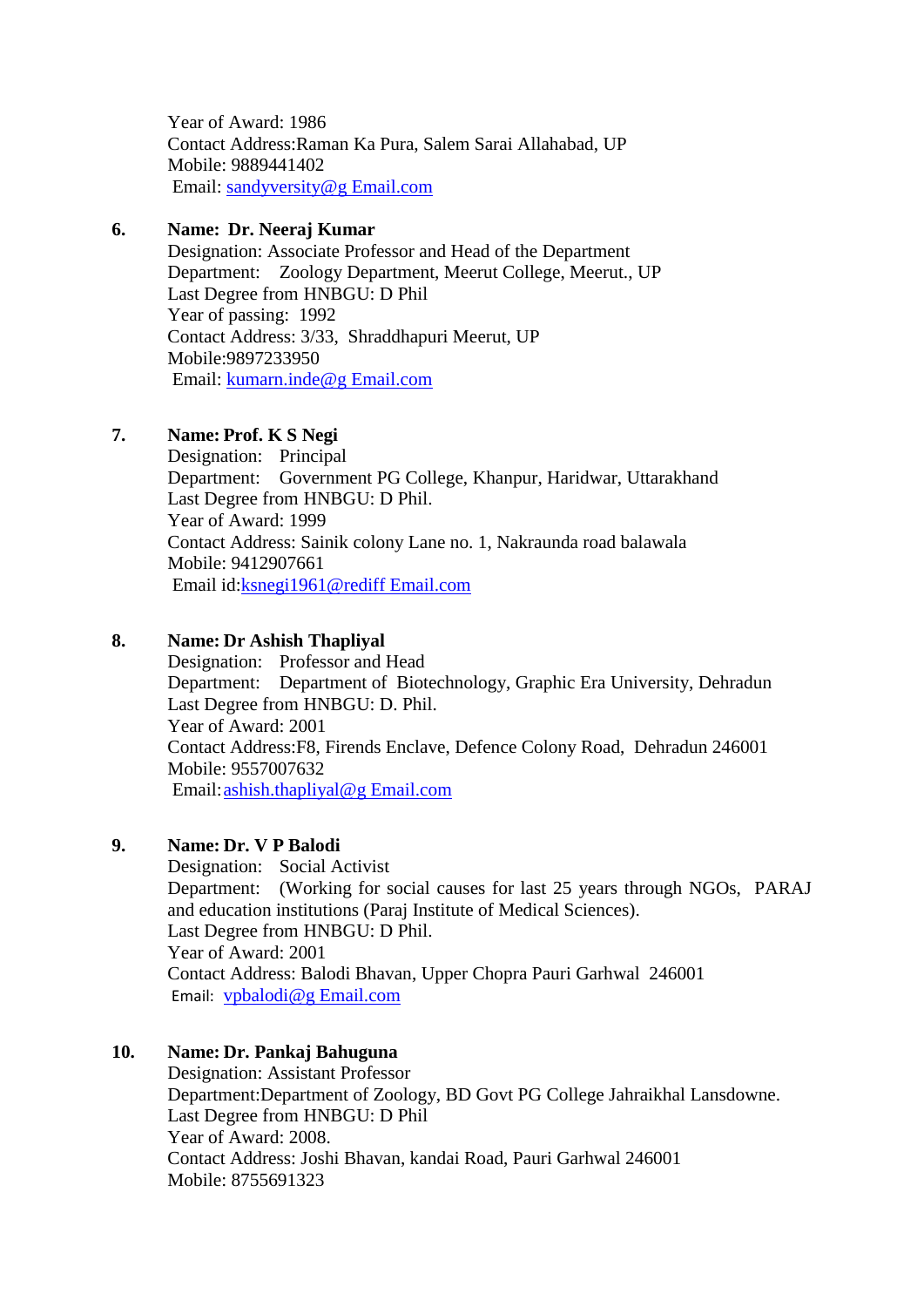Email: [pankajpaurii@g Email.com](mailto:pankajpaurii@gmail.com)

#### **11. Name: Dr Hemant Joshi**

Designation: Assistant Professor Department: Department of Zoology, Govt PG Coleege Chobattakhal, Pauri Garhwal. Last Degree from HNBGU: D. Phil. Year of Award: 2003 Contact Address:Ward N0 37, Durgapuri, PO Nimbuchaur, Kotdwar Garhwal Mobile: 7500664737 Email: [drjoshihk2013@g Email.com](mailto:drjoshihk2013@gmail.com) 

#### **12. Name: Dr. Ram Krishan**

Designation Assistant Professor Department: Department of Zoology, Government Degree College Kathua, Jammu. Last Degree from HNBGU: D. Phil. Year of Award: 2012 Contact Address:Village and Post Office Ghurah Mundian Tajsell Heeranagar, District Kathua, J and K Mobile: 9797330715 Email : [rkjarngal@g Email.com](mailto:rkjarngal@gmail.com)

#### **13. Name: Dr Shanti Bhushan Phrailatpam**

Designation: Assistant Professor Department: Department of Zoology, United College, Lambung, Chandel- 795 127 Last Degree from HNBGU: D. Phil. Year of Award: 2007 Contact Address: Wangkhei Lourembam Leirak, Imphal East- 795 005, Manipur Mobile: 9774225621 Email: sbhusan\_p@yahoo.com

#### **14. Name: Dr. Vikas Sharma**

Designation: Assistant Professor, Department: Department of Molecular Biology and Genetic Engineering College, Lovely Professional University , Jalandhar Last Degree from HNBGU: D. Phil. Year of Award: 2011 Contact Address:VPO Bharmar, Tahsil Jawali, Distt Kangra - 176021 Mobile: 7018372691 Email: [biotech\\_vikas@rediff](mailto:biotech_vikas@rediffmail.com) Email.com

#### **15. Name: Dr. Anju Thapliyal**

Designation: Assistant Professor Department: Department of Zoology, P.D.B.H.Govt. P.G. College Kotdwar Last Degree from HNBGU: D. Phil. Year of Award : 2003 Contact Address: Thapliyal Bhavan, Vikas Marg, Pauri Garhwal 246001 Mobile: 7895431366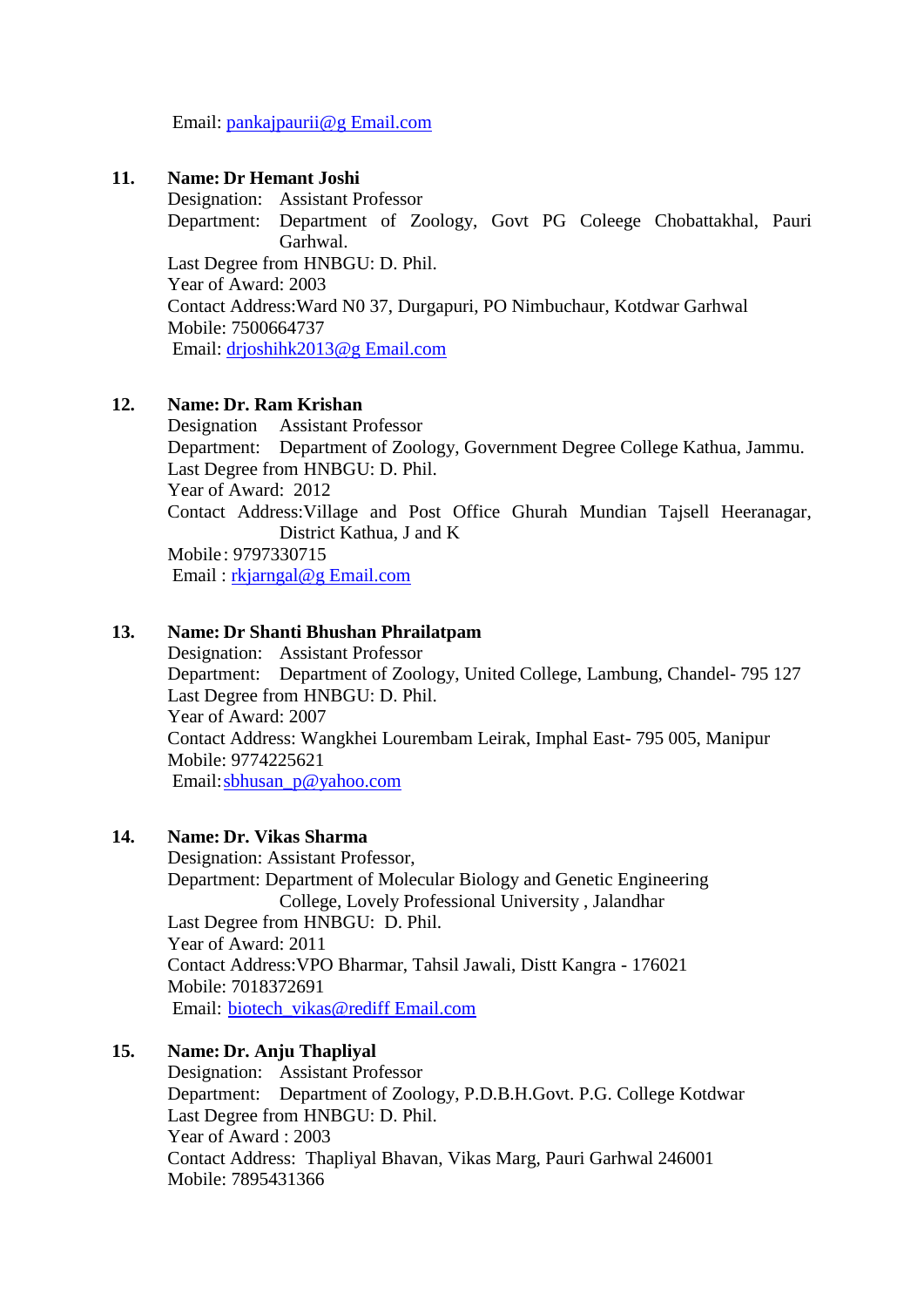Email: [anjuthapliyal3@g Email.com](mailto:anjuthapliyal3@gmail.com)

### 16. Name Prof. **O. P. Kandari (Retd.)**

Professor and Founder Director, Institute of Tourism and Hotel Management; Former Pro Vice Chancellor/Vice Chancellor, Bundelkhand University, Jhansi (Retd) Founder Faculty Member (Tourism) and Former Chairperson, Department of Tourism, Kurukshetra University Former Coordinator, MTA Programme, H.PU. Shimlae Department: Institute of Tourism and Hotel Management, B.U.JhansiL Last Degree from HNBGU: D. Phil.(Tourism); First Doctoral Study of the University in Tourism Subject Year of passing: 1986 ContactContact Address: C-105, Alfa Tower, Haridwar - ISBT Byepass, Ajabpur Kalan, Dehradun(Uttarakhand) Mobile +91 9794866444; 8474988440 E Email: [o.p.kandari@g Email.com](mailto:o.p.kandari@gmail.com)

### 17. Name: **Dr. W.S. Lakra FNASc (Retd)**

Designation: Former Vice-Chancellor & Director, Department: Central Institute of Fisheries Education (ICAR), Mumbai (Deemed University) Last Degree from HNBGU: D. Sc. Year of passing: 2015 Contact Contact Address: Office: ICAR-CMFRI, Mumbai Research Centre , CIFE Campus, Versova, Mumbai 400 061 Res. A 304, Deepalika Housing Society , Yari Road, Versova, Mumbai 400 061 Mobile : 9920906001 E Email : [wslakra@g Email.com](mailto:wslakra@gmail.com)

#### 18. Name: **Dr. K. L. Bisht (Retd.)**

Designation: Professor Department: Higher Education, Govt. Of Uttarakhand. Last Degree from HNBGU: D. Phil. Year of passing: 1985 Contact Contact Address: Lane 9, Roopnagar, Badripur, Dehradun Mobile: 8077868489 E Email:drklbisht@g Email.com

19. Name: **Dr. Ashutosh Gautam** Designation: Joint General Manager Department: India Glycols Ltd. Kashipur, Uttarakhand Last Degree from HNBGU: D. Phil. Year of passing: 1989 Contact Contact Address: IN-2, 104 ELDECO Amantran Sector 119, NOIDA Mobile: 98-37-242463 E Email: [gautamashutosh9@g Email.com;](mailto:gautamashutosh9@gmail.com) [agautam@indiaglycols.net](mailto:agautam@indiaglycols.net)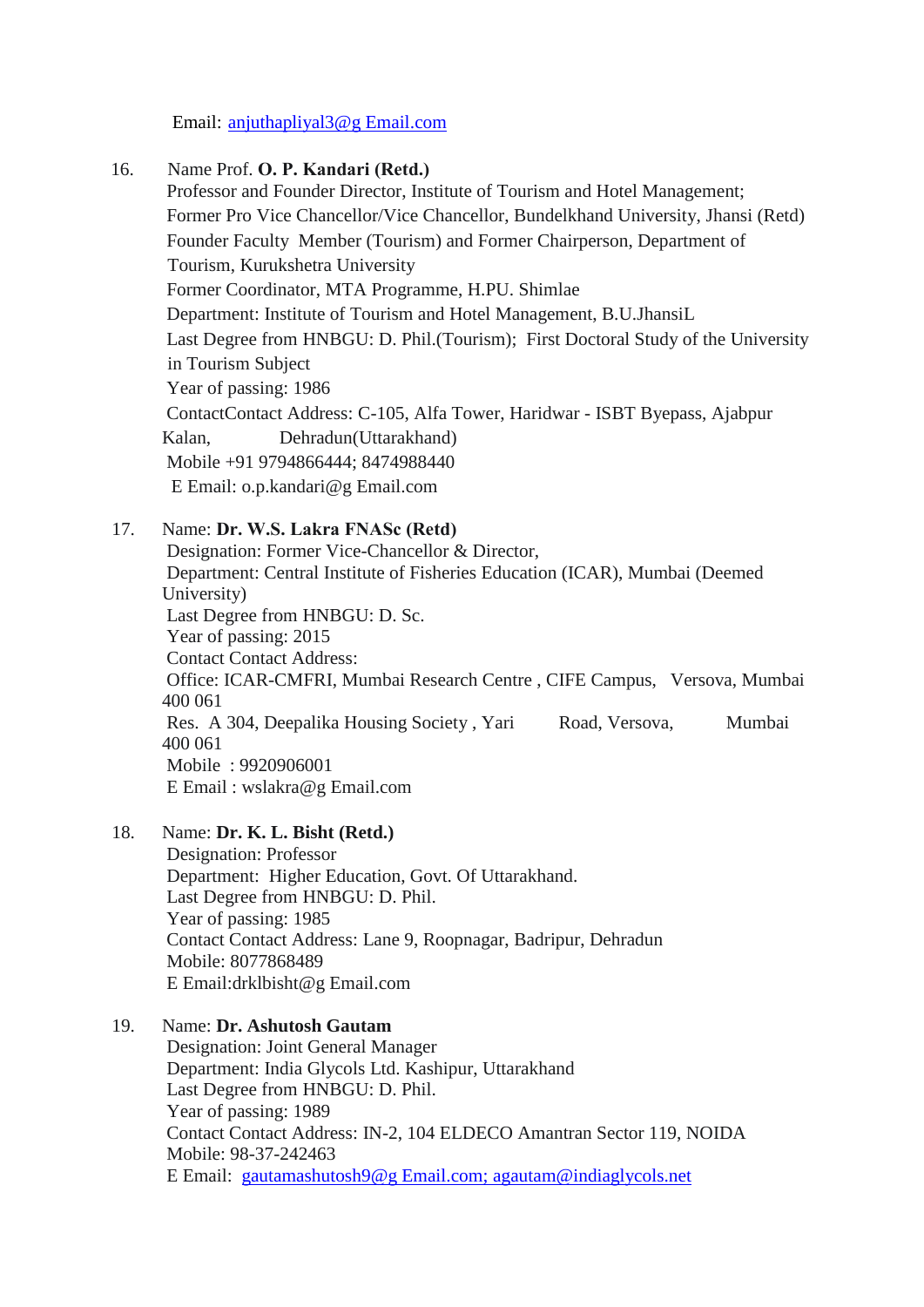#### 20. Name: **Dr. Arun K. Rawat (Retd.)**

Designation: Former Advisor, DBT M/O Sci., & Technology; NIAB, Ga Presently Consultant & Advisor, DBT & NIAB, New Delhi Department: NIAB, Gachi Bowli, Hyderabad Year of Passing: 1987 Contact Contact Address: 1179, Pocket A, Sector A, Vasant Kunj, New Delhi Mob: 9868861179 e- Email- [akrawat@dbt.nic.in](mailto:akrawat@dbt.nic.in)

### 21. Name: **Dr. M. S. Chauhan**

Designation: Vice-Chancellor/Director Department: National Dairy Research Institute, Karnal – 132 001, Haryana Year of Passing:1987 Contact Address: 1068, Sector 9, Urban Estate, Karnal 132001 Mob: 9416252455 e- Email- m[schauhan@abtc.org.in](mailto:chauhanabtc@gmail.com)

### 22. Name: **Dr. Veena Bahuguna**

Designation: Principal Department : Maharishi Vidya Mandir, Noida, G. B. Nagar, UP Last Degree from HNBGU: D. Phil. Year of passing-1990 Contact Contact Address:H. No. 1448, Sector 37, Arun Vihar, NOIDA. Mob: 9818499511 e- Email: veena.bahuguna@g Email.com

#### 23. Name: **Dr. N. Gopu Kumar**

Designation: Joint Secretary Department: Room No. 224, University Grants Commission, Bahadurshah Zafar Marg, New Delhi Last Degree from HNBGU: D. Phil Year of Passing: 1996 Contact Contact Address: Flat No. 001, Saria Retreat Apartment Hanumanthappa Layout, 3rd Cross Sultanpalya, RT-Nagar, Bangalore Mob: 9980824269 e- Email- gopukumar99@rediff Email.com

#### 24. Name: **Dr. Rachna Nautiyal**

Designation Professor Department: Office Joint Director, Higher Education, Govt of Uttarakhand, Dehradun Year of passing-1995 Contact Address: 1, Yamnotri Enclave, Inderpur, Badripur Road, Dehradun Mob: 9412057391 E Email: [rachnanautiyal6@g Email.com](mailto:rachnanautiyal6@gmail.com)

### 25. Name: **Dr. Ashok Singh**

Designation: Research Scientist Department: Medical College of Wisconsin, 8701 W Watertown Plank Rd Wauwatosa, Wisconsin, 53226, USA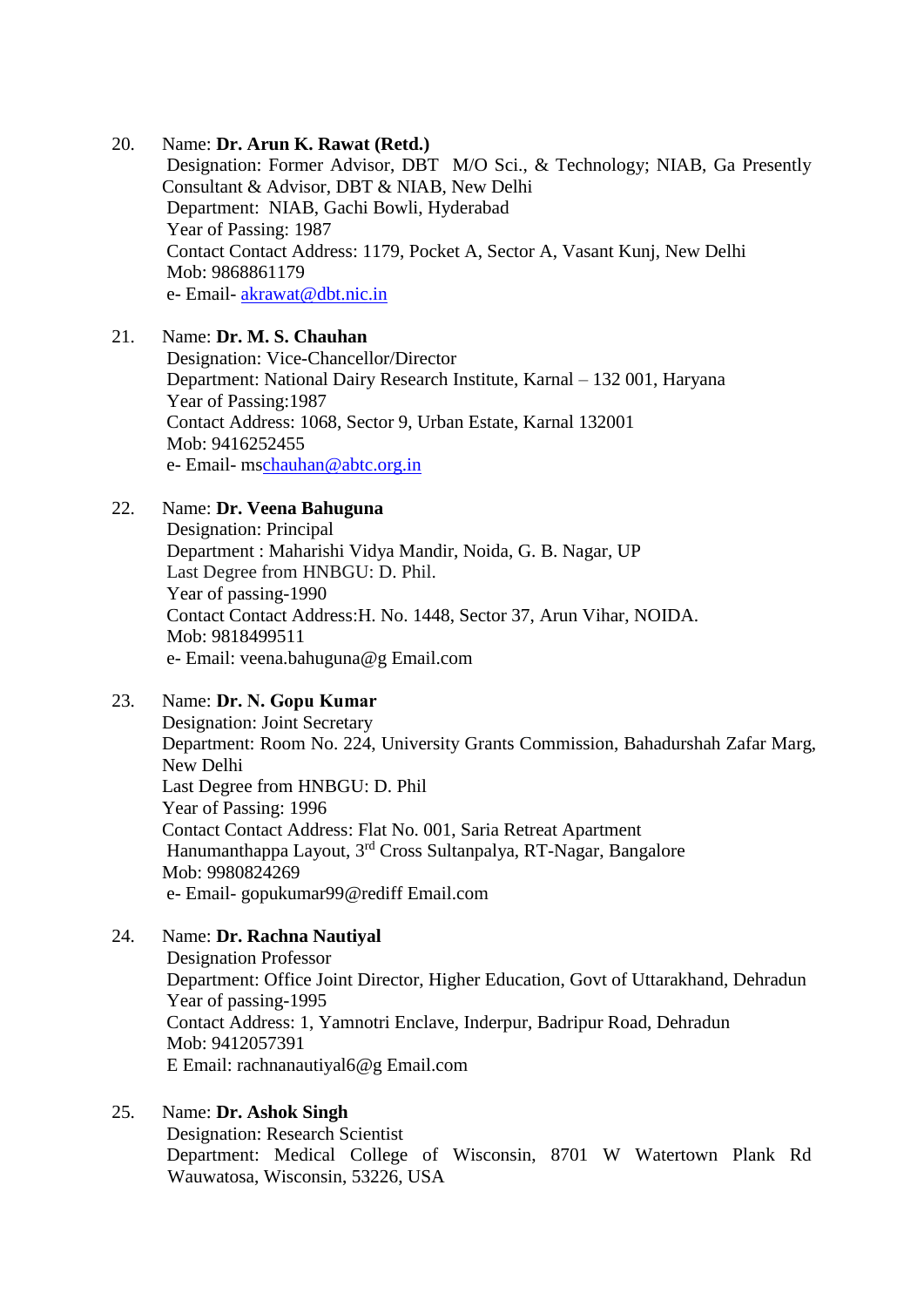Last Degree from HNBGU: B.Sc. Year of Passing: 1998 Contact Contact Address:11 University Houses # D, Madison, WI53705, USA Mobile: +01-480-559-3519 E- Email: ashsingh@mcw.edu [ashoksingh2278@g Email.com](mailto:ashoksingh2278@gmail.com)

### 26. Name: **Dr. Manoj Kumar Purohit**

Designation: Head Department: Zoology Department, SGRR(PG College, Dehradun Last Degree from: HNBGU: D. Phil in Zoology Year of Passing: 2001 Contact Address: Gurukul Colony, Naya Gaon, Ajabpur Khurd, Dehradun Mobile: 9411380849 e- Email: [drmkpurohit@g Email.com](mailto:drmkpurohit@gmail.com)

# 27. Name: **Dr. M.S. Sajwan**

Designation: Deputy Director Industries, Directorate of Industries Uttarakhand. Last Degree from HNBGU: D. Phil. Year of Passing: 2001 Contact Contact Address: Directorate of industries uttarakhand patel nagar Dehradun Mobile: 9412119212 E- Email: [sajwanmahabir@g Email.com](mailto:sajwanmahabir@gmail.com)

#### 28. Name: **Dr. Kavita Kala**.

Designation : Assistant Professor & Head, . Department: Dept of Zoology, Govt. PG College, New Tehri Last Degree from HNBGU:D. Phil. Year of passing : 2000. Contact Contact Address: Near Tehsil Upper Bhaktiyana Srinagar . Mobile :9412947733 E- Email: [drkavitakala@g Email.com](mailto:drkavitakala@gmail.com)

#### 29. Name: **Dr. Anupama Singh**

Designation: Assistant Researcher Department: University of Wisconsin-Comprehensive Cancer Center, 7128 Wisconsin Institute for Medical Research, 1111 Highland Ave Last Degree from HNBGU: Ph.D. Year of Passing: 2007 Contact Address:11 University Houses # D,Madison, WI 53705, USA Mobile: +01-480-559-3518 E- Email: anupama.singh@wisc.edu [anupama032753@g Email.com](mailto:anupama032753@gmail.com)

#### 30. Name: **Dr Asha Agarwal**

Designation: DDO, Associate Professor Zoology Former Principal incharge/ Currently Vice Principal Last degree from HNBGU: D.Phil. Year of Passing: 2009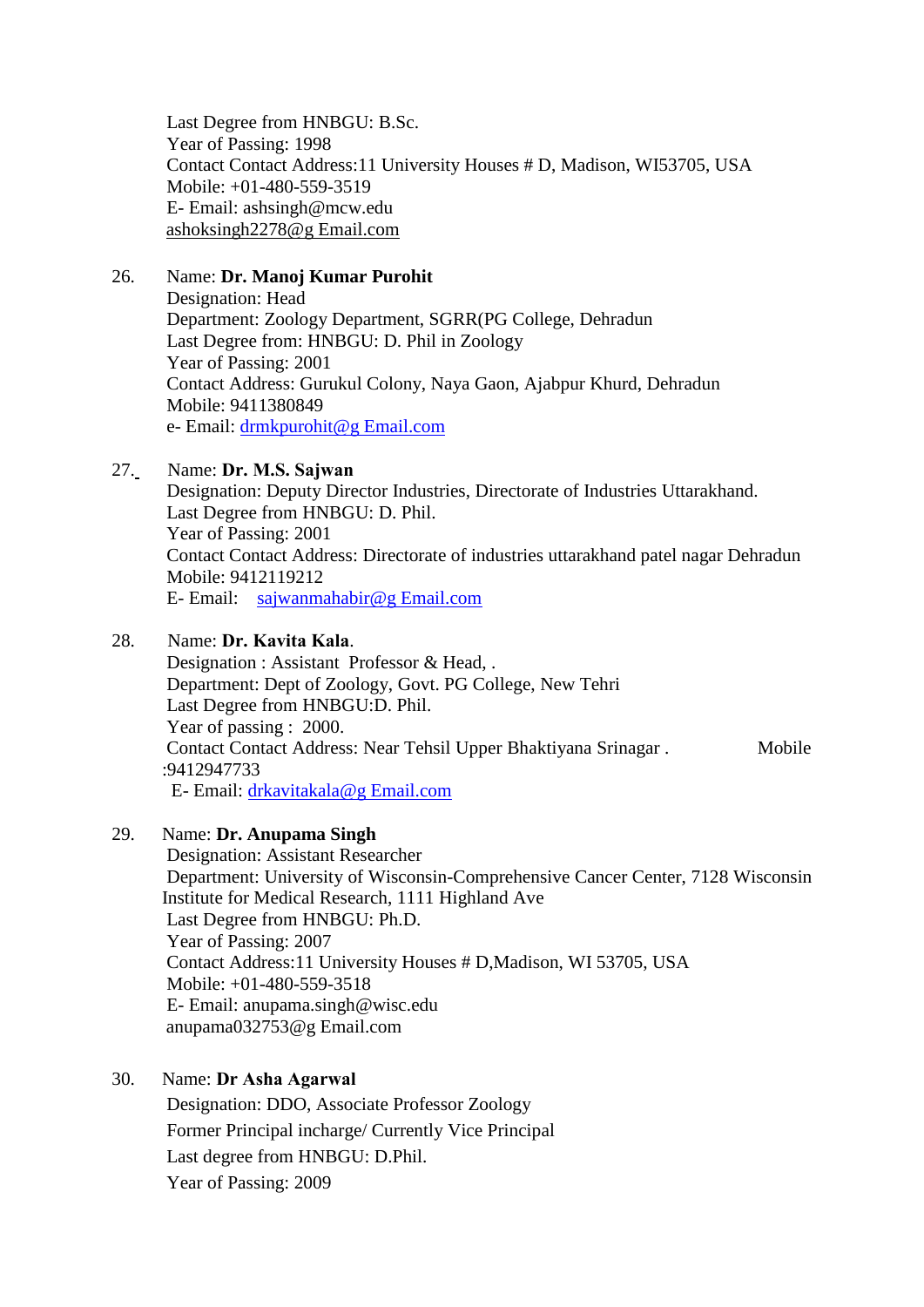Contact Contact Address: DDO UGC, Vice Principal, H.O.D. Department of Zoology and Biotechnology Sri Sathya Sai College for Women HEPO, Kasturba Hospital Road BHEL Bhopal M.P. India. Mobile: 91 9826141741 E- Email ashvarsh@rediff Email.com drashaagarwal387@g Email.com

### 31. Name: **Dr. Rupali Sani Kumar**

Designation: DST Women Scientist-A Department: Biochemistry, CSIR- CDRI, Lucknow Last degree from HNBGU: PhD Year of passing: 2012 Contact Address: 7/526B Sector 7, Jankipuram Extension, Lucknow 226031 Mobile: 7897653873 E- Email: rupalisani@g Email.com

### 32. Name: **Dr. Vijay Kumar**

Designation: Assistant Professor, Department: Swami Ram Himalayan University, Jolly Grant, Dehradun Last Degree from HNBGU: PhD Year of Passing: 2013 Contact Address: H. 32, Vishnu Vihar, Ajabpur Kalan, near Kanishk Hospital Dehradun-248001 Mobile: 9536308056 E- Email: vijaygkp@g Email.com

### 33. Name: **Dr. Pavan Kumar**

Designation: Founder and Director Department/Company Name: GenTox Research and Development, Last degree from HNBGU: Ph.D. in Biotechnology Year of Passing : 2014, Contact Contact Address: 134/242, Basirath Ganj, Lucknow 226004. Mobile: 9919281209, E Email: gentoxrd@g Email.com.

### 34. Name: **Dr. Neeraj Kumar Sharma**

Designation: Associate Professor Zoology (College cadre) Department: Department of Higher Education Govt. of Himachal Pradesh Last degree from HNBGU: D.Phil in Zoology Year of passing; 2014 Contact Address: Village & P.O. Kohala, Tehsil & District Kangra, Himachal Pradesh 176001. Mobile no. 8219845117 E Email: [sharma.neeraj.neeraj03@g Email.com](mailto:sharma.neeraj.neeraj03@gmail.com)

# 35. Name: **Dr. Javaid Iqbal Mir**

Designation: Assistant Professor Department: Higher Education, J&K Last Degree From HNBGU: D.Phil.in Zoology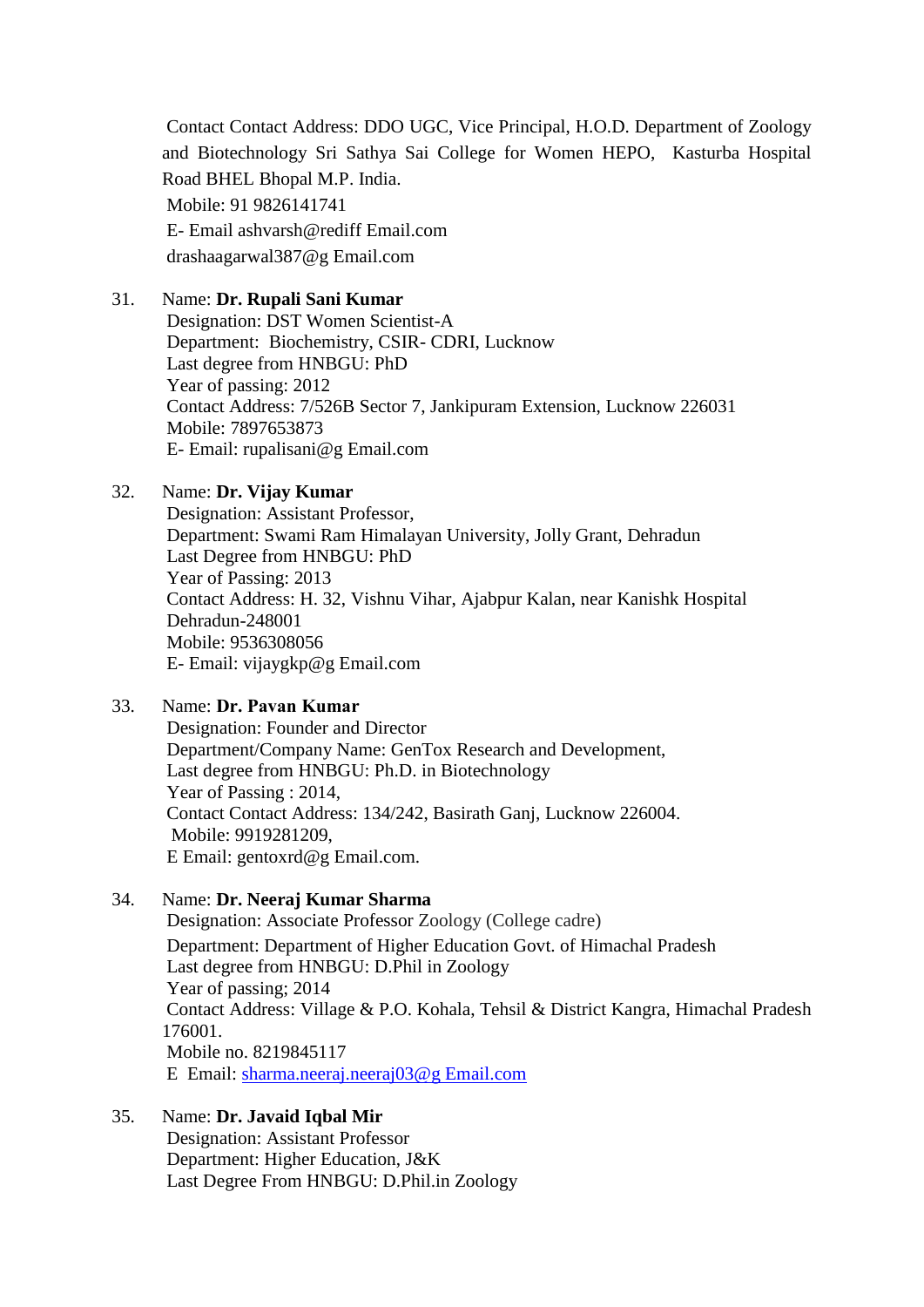Year of passing: 2014 Contact Address: Umarabad HMT, Zainakote, Srinagar, Jammu & Kashmir-190012 Mobile: 7889933639 E Email- [r.javaid@rediff Email.com](mailto:r.javaid@rediffmail.com)

### 36. Name: **Dr. Alpana Bharti**

Designation: Editorial Assistant for Research General Section Department: Gyandhara International Academics Publications Last Degree from HNBGU: Ph.D. in Biotechnology Year of Passing: 2014 Contact Address: Apt: Q-401 Sharda Apartment, Gomti Nagar Extension, Sector-4 Pin: 226010 Lucknow, India Mobile: 955597056 E Email: [bhartialpana16@g Email.com](mailto:bhartialpana16@gmail.com)

37. Name: **Dr. D. L. Bhatt (**Retd.)

Designation: Dy. General Manager (Environment) Department: THDCIL, Rishikesh Last degree from HNBGU: D.Phil. Zoology Year of Passing: 1986 Resi. Contact Address: 30, Milan Vihar GMS Road Dehradun Mobile: 9412056552 E Email: [drdl.bhatt@g Email.com,](mailto:drdl.bhatt@gmail.com)

### 38. Name: **Dr. D.S. Rana**

Designation: Assistant Professor Department: Zoology, Govt. PG. College, Karanprayag Last Degree from HNBGU: D.Phil. Zoology Year of Passing: 2014 Contact Address: Village Kakola Post Parkandi District Ruderparyag- 246425 Mobile: 9411749424 E Email: ranads111g Email.com

### 39. Name : **Dr. B. L. Thapliyal**

Designation: Assistant Professor Department: Zoology, Govt. Degree College Barkot, Last Degree from HNBGU: D.Phil. Zoology Year of Passing: 2002 Contact Address: Chandramauli, Near Mazar, Nathuwawala, Dehradun, 248008 Mobile: 9639284665 E Email: [drblthapliyal@g Email.com](javascript:void(0);)

# 40. Name: **Dr. Sandeep Kumar Raghuvanshi**

Designation: Assistant Professor Department: Higher Education UP Last Degree from HNBGU: D.Phil. Zoology Year of Passing: 2007 Contact Address: PG Department of Zoology, Bareilly College Bareilly 243001, Resi: Village Lalpur PO. Mandawar Dist. Bijnor Pin 246721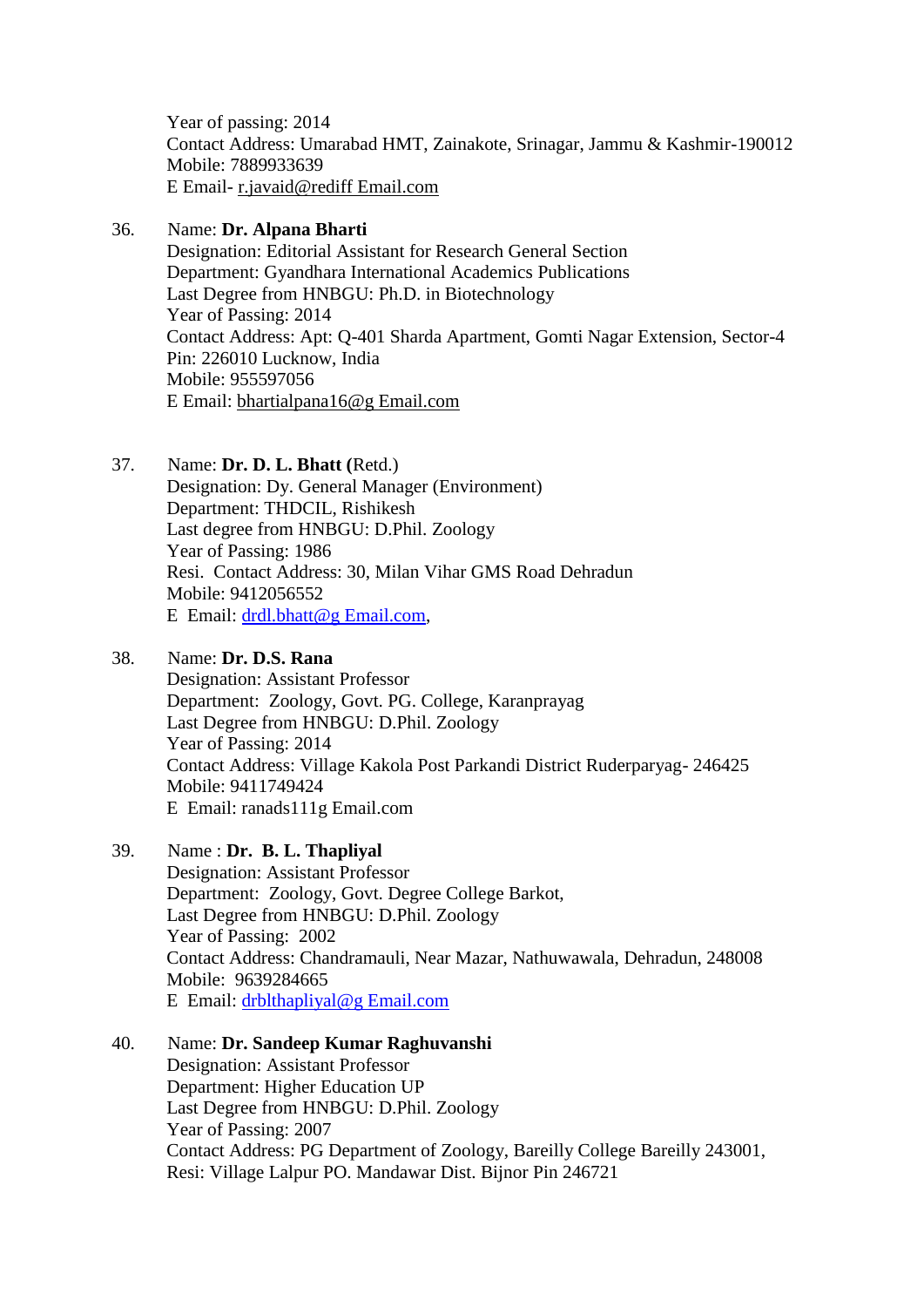Mobile: +91-9412970573, 8077680582 E Email: [sandeepraghuvanshi@rediff Email.com](javascript:void(0);) 

### 41. Name: **Dr. Dharmendra K. Chaudhary**

Designation: Scientist C (Research Scientist) Department: Molecular Medicine and Biotechnology SGPGI Last Degree from HNBGU: Ph.D. Biotechnology Year of Passing: 2014 Contact Contact Address: Molecular Medicine and Biotechnology Division, Sanjay Gandhi Postgraduate Institute of Medical Sciences, Lucknow -226014 Resi. H.No.335, Aketa Nagar, Near SGPGI Boundary, Kalli Paschim, Lucknow-226014 Mobile: 08874712321 E Email: [chaudharydk12@g Email.com](javascript:void(0);) 

# 42. Name: **Dr. Umed Singh Rawat**

Designation: PGT (Biology), Department: Govt. Inter College, Duadhar, Last Degree from HNBGU: D. Phil. Zoology Year of Passing: 2004 Resi. Contact Address: Lane No 10, Amit Gram, Gumaniwala, Rishikesh (Dehradun) Mobile: 9412991290, 7983364574 E. Email: [umedsinghrawat1972@g Email.com](mailto:umedsinghrawat1972@gmail.com) 

### 43. Name: **Dr. Harpal Singh**

Designation: Lecturer at 10+2 level Department: Education (J&K) Last Degree from HNBGU: Ph.D. Zoology Year of Passing: 2015 Contact Contact Address : Govt Girls Higher Secondary School Kalsian Tehsil- Nowshera, District Rajouri Resi. Contact Address: Nonial, Tehsil Nowshera, District Rajouri, UT J&K Mobile: 9622299963 E Email: [dr.harpal83@g Email.com](mailto:dr.harpal83@gmail.com) 

# 44. Name: **Dr. Gurnam Singh**

Designation: Govt Teacher (JKSSB) Department: Education (J&K) Last Degree from HNBGU: Ph.D. Zoology Year of Passing: 2016 Contact Address: Rajpur Bhatta, Thesil Nowshera, Distt. Rajouri (J&K) Mobile: 7006512748 E Email: [fishguru88@yahoo.com](mailto:fishguru88@yahoo.com)

# 45. Name: **Dr. Anand Kumar**

Designation: Assistant Professor, Department: Higher Education (Govt. of Uttarakhand) Last Degree from HNBGU: Ph.D.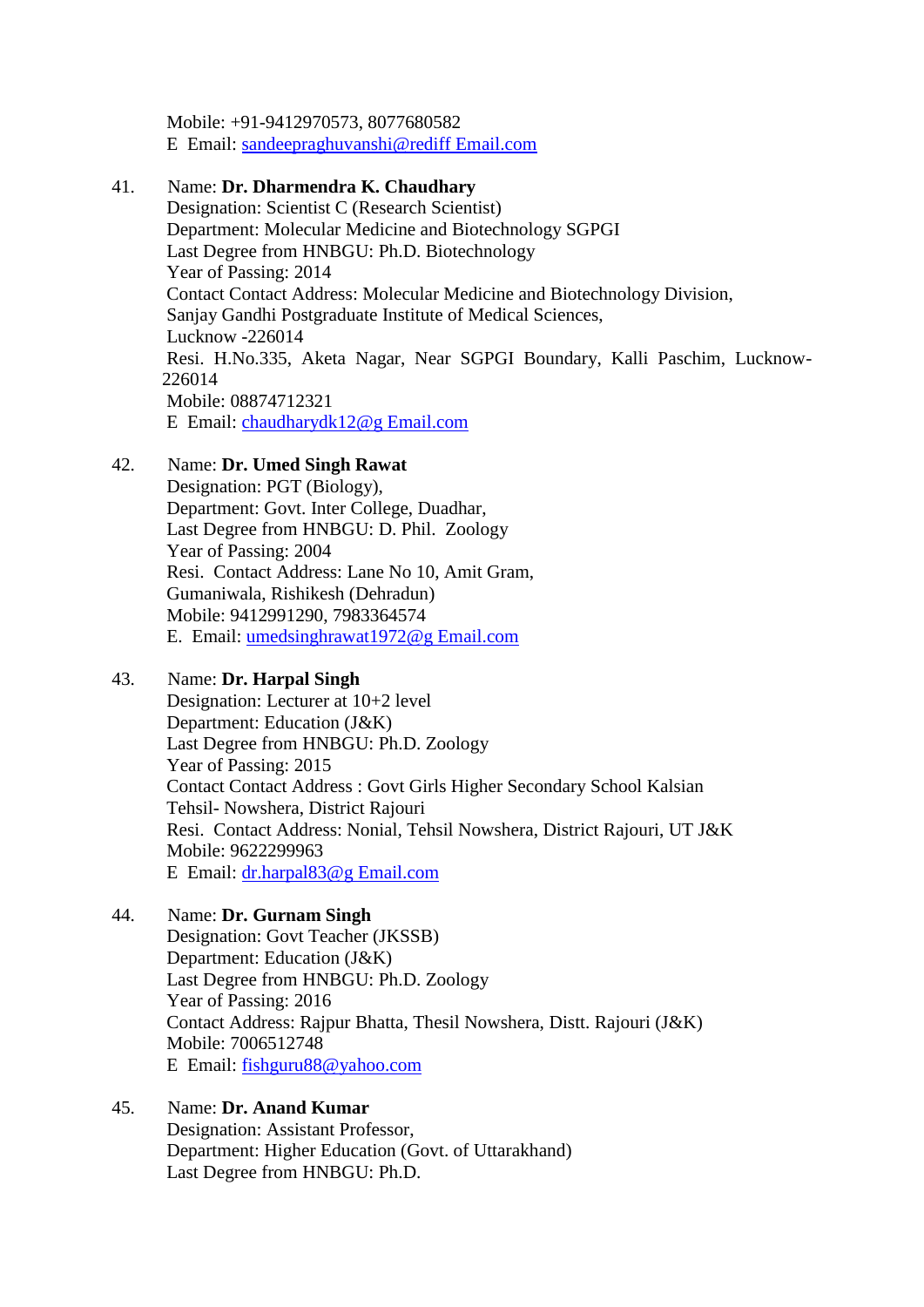Year of Passing: 2017 Contact Address: Department of Zoology, Govt. P.G. College, Joshimath Resi. Contact Address: Village Baniyari, P.O. Agustyamuni, District Rudraparyag Mobile: 9557993575 E Email: [kkumarags@g Email.com](mailto:kkumarags@gmail.com)

#### 46. Name: **Dr Ashok K Rathoure**

Designation: CEO Department: Akone Services (India) Last Degree from HNBGU: Ph.D. Year of Passing: 2013 Contact Address : 176-B, Paschim Vihar Colonny, Lucknow 227 107 Resi. Contact Address: Village and PO Hariharpur, Distt. Hardoi, U. P. 241001 Mobile: 9909968953 E Email: [ashokumr@g Email.com](mailto:ashokumr@gmail.com)

#### 47. Name: **Dr. Manisha Nanda**

Designation: Assistant Professor, Department: Department of Biotechnology Last Degree from HNBGU: Ph.D. Year of Passing: 2016 Contact Address : Dophin P.G. Institute of Premedical and Natural Sciences, P.O. Manduwala, Dehradun Resi. Contact Address: 23, Dwarka Puri, GMS Road, Dehradun Mobile: 9639648050 E Email: [manisha1083@g Email.com](mailto:manisha1083@gmail.com)

### 48. Name: **Dr Sajjad Majid**

Designation: Excise Officer, J&K Department: Excise (J & K) Last Degree from HNBGU: Ph.D. Year of Passing: 2002 Contact Address: Excise and Taxation Office, Rajouri Poonch Range, Rajouri, J&K, 185131 Resi. Atti Nainsukh, PO Fatehpur, Tehsil & District Rajouri, J&K 185131 Mobile: 9419127293 E Email: [sajadmajid1968@g Email.com](mailto:ajadmajid1968@gmail.com)

### 49. Name: **Mr. Yashpal Singh Sajwan** Designation: Journalist and Principal, MVN Upper Primary School Department: Last Degree from HNBGU: M.Sc. Zoology Year of Passing: 2010 Contact Address: Near PWD office, Buransbari, Chamba , District New Tehri Mobile: 9756218945 E Email: [yashsajwan2@g Email.com](mailto:yashsajwan2@gmail.com)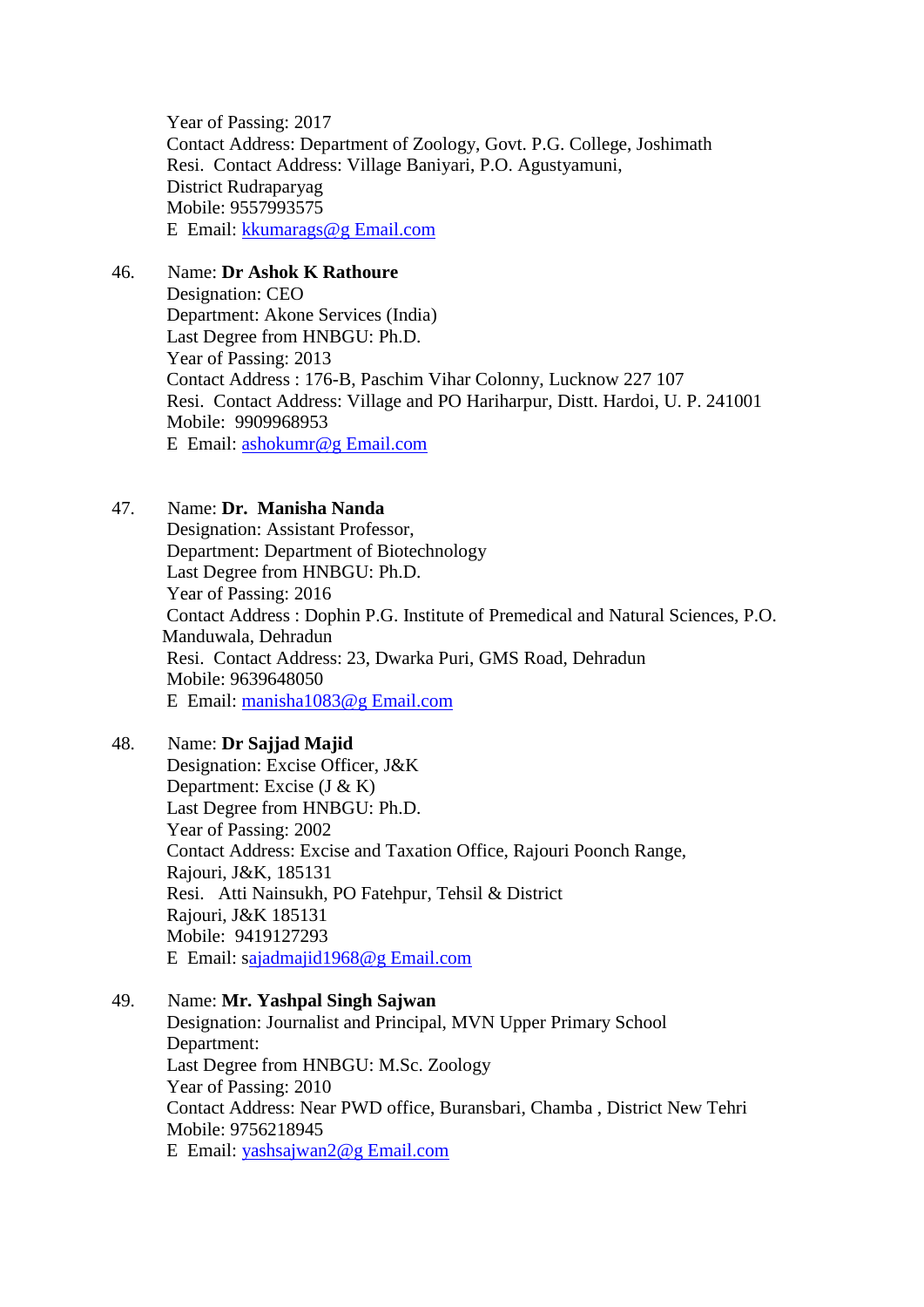#### 50. **Name: Dr Rakesh Rayal**

Designation: Public Relation Officer Uttarakhand Open University, Haldwani, Nainital, Uttarakhand 263 139 Resi. Address: Pitri Chhaya, Lane No. 6, Sain Puram, Banjarawala, Dehradun, Uttarakhand, 248001 Last Degree: M. Sc. Year of Passing: 2001 Mobile: 9410967600 E Mail: [rrayal@uou.ac.in](mailto:rrayal@uou.ac.in)

#### 51. **Name: Ms. Lilly Arifa Sohil**

Designation: Scale-1 Officer (Manager) The Jammu & Kashmir Bank Ltd Resi. Address: Chib Mohalla, Chinore P.O Roop Nagar Jammu 180013 Last degree: M. Sc. Year of Passing: 2018 Mob: 9419198236 E Mail: [lilly.arifa@gmail.com](javascript:void(0);)

### 52. **Name: Mr. Sahil Sharma**

Designation: Director, M.D., D.R. Transport Company, Udhampur, J & K Resi. Address: Ward no. 21, near JK Channel office, KALLAR, Udhampur- 182101, J&K Last degree: M.Sc. Year of Passing: 2013 Mob: 9419812388 E Mail: [sahilsallan47@gmail.com](mailto:sahilsallan47@gmail.com)

#### 53. **Name: Mr Maroof Ahmed**

Sub Inspector in J&K Police, Distt. Police line Rajauri, J & K Resi. Address: Dodaj PO Topa, Tehsil Darhal, Distt. Rajauri, J&K Last degree: M. Sc. Year of Passing: 2013 E Mail: [chouhanahmed02@gmail.com](mailto:chouhanahmed02@gmail.com) Contact No: 8803767794

#### 54. **Name: Mr. Arshad Ali Wani**

Project Coordinator in Wild Life Conservation through bgsbu in Rajouri Resi. Address: Ward no 08, Rajouri, District Rajouri. Last degree: M.Sc. Year of Passing: 2014 Mob: 8493874499 E Mail: [arshad4492@gmail.com](javascript:void(0);) 

#### OTHER THAN ZOOL DEPT

# 55. Name: **Mr. Sudeep Panchbhaiya**

Designation: Editor Department : Self Employed Last degree from HNBGU: B. Lib.